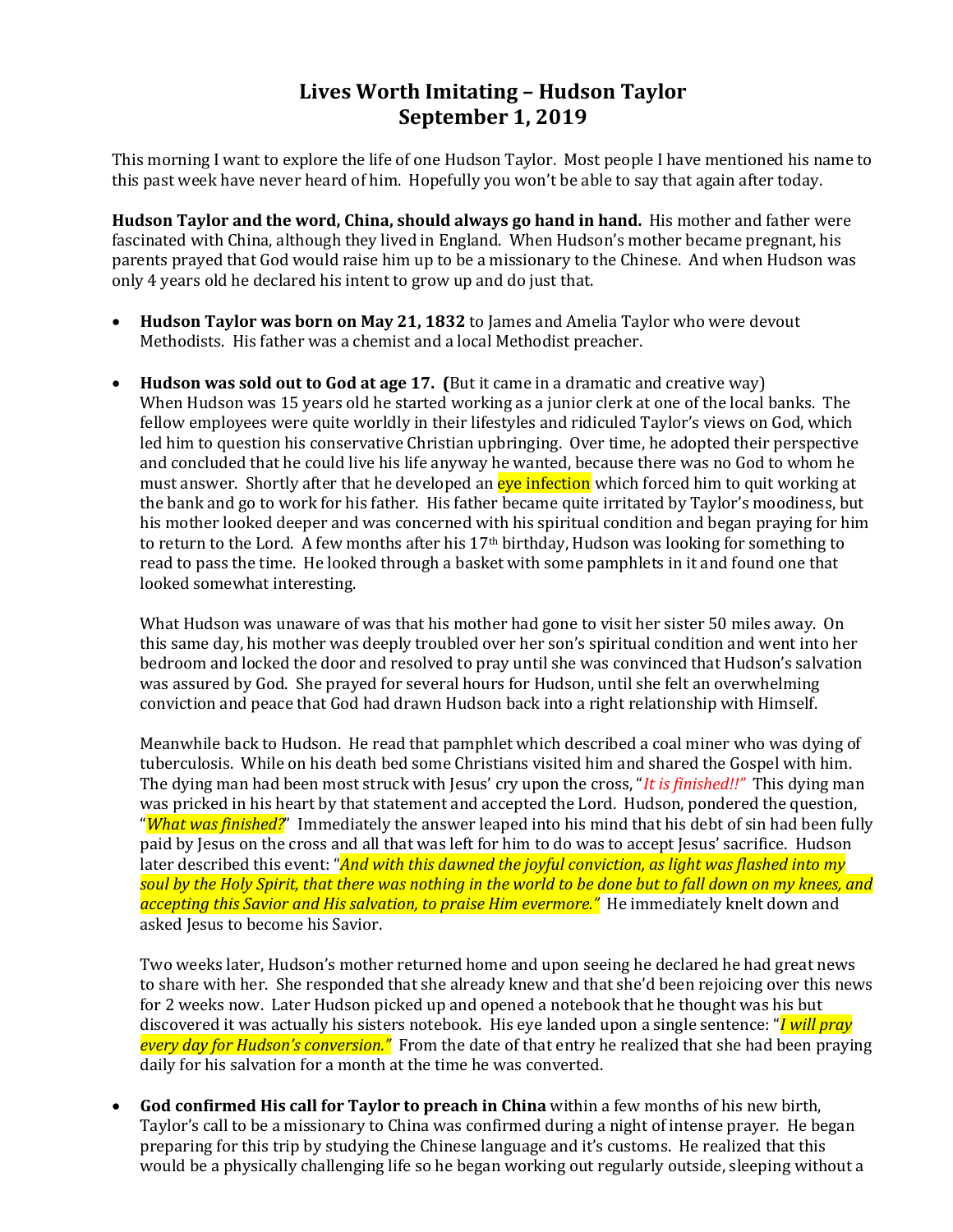mattress on a hard board, and began to pale back his eating. He moved into a very depressed part of the city where there were mostly homeless and destitute people and began spending every available minute sharing Jesus with them and ministering to them. He tried to live on as little as possible so as to free up money to help them with their needs. Throughout his life he gave away two-thirds of his income and lived the life of beggar. He once wrote: "*My experience is that the less I spend on myself and the more I give to others, the fuller of happiness and blessing did my soul become."* During this time he became familiar with George Mueller who lived his life and based his ministry on never asking others to support him or his ministry but wholly trusted in God. Taylor committed to this same approach to life.

- **In 1854, at 21 years old, Hudson landed in China as a missionary** of the Chinese Evangelistic Society. However it was at a time with great unrest, with a religious rebellion sweeping the country – during the Taiping Rebellion, (during which 100 million people were displaced from their homes and 20 million people dead). It took him 6 months to learn the Chinese language and then he launched into 10 extended journeys into the interior regions of China. This lasted for about 4 years.
- **On January 20, 1858 he married another missionary, Maria Dyer.** They were married for 12 years.
- In that same year, 1858, after 4 years working under them, Taylor resigned from the Chinese Evangelistic Society. He didn't like how it was run and the fact they borrowed money to run the ministry.
- **God gave Taylor the vision for China Inland Mission** (But once again we see God's creativity) In 1860 Taylor came down with what probably was hepatitis, and he and his family had to return to England. This medical leave was one that deeply grieved Taylor because he believed it was a major setback to the work they'd begun in China. However, God knows what He'd doing always, and it was during this "setback" that God brought to fruition His future plans to greatly expand the mission. Perceived setbacks are often the occasions for God's working out of His plans in our lives. Taylor had been wrestling with what the future direction of this mission was to go. It was during his attendance at a worship service that God cast the vision by causing unrest in his heart and soul. Taylor writes: *"On Sunday, June 25th, 1865, unable to bear the sight of a congregation of a thousand or more Christian people rejoicing in their own security, while millions were perishing for lack of knowledge, I wandered out on the sands alone, in great spiritual agony; and there the Lord conquered my unbelief, and I surrendered myself to GOD for this service (the founding of China Inland Mission). I told Him that all the responsibility as to issues and consequences must rest with Him; that as His servant, it was mine to obey and to follow Him – His, to direct, to care for, and to guide me and those who might labor with me."* This was the birth of the China Inland Mission. Taylor was 33 years old. On May 26th, the following year (1866) Hudson, Maria, and their children sailed with the largest group of missionaries that had ever sailed to China – 16 besides themselves. Overnight the mission force in China expanded 25%.
- **On July 23, 1870 his wife Maria died** of cholera. She was 33 years old. When Maria Dyer died at age 33, she had given birth to 8 children. Three died at birth, two in childhood and those that lived to adulthood all became missionaries with the China Inland Mission their father founded.
- A **year later Taylor sailed for England again, and while he was there he married Jennie Faulding,** they were married for 33 years.
- In 1900 the brutal **Boxer Rebellion** raged against all Christians and foreigners in China. The China Inland Mission was hit hard: 58 adults and 21 children were killed.
- **In 1905 Taylor died at the age of 73.**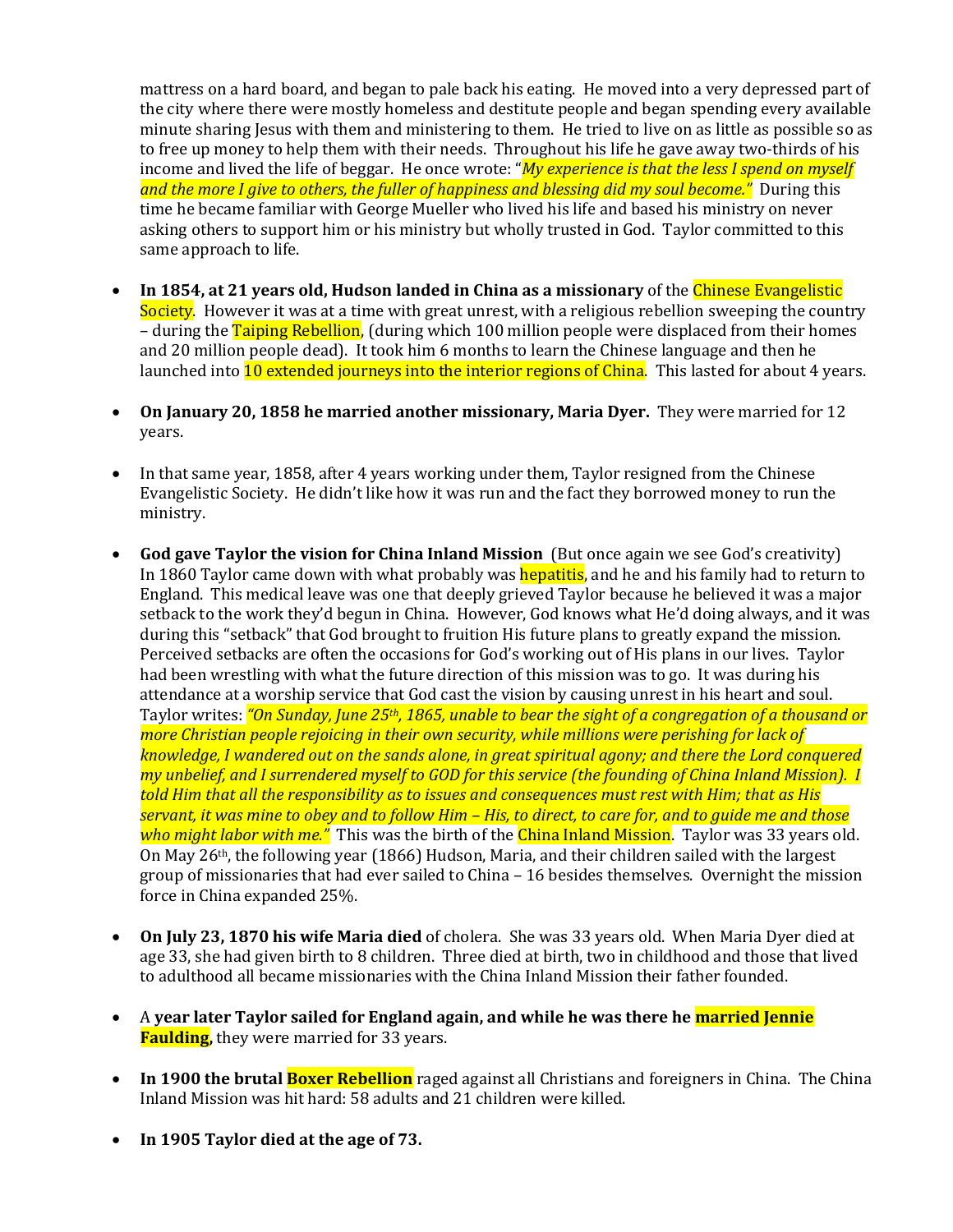#### **God's achievements through Hudson Taylor:**

- Taylor spent 51 years in China.
- At the time of his death, the China Inland Mission was responsible for bringing over 825 missionaries to the country and
- CIM began 125 schools and
- CIM directly resulted in 18,000 Christian conversions as well as the
- CIM established more than 300 mission stations of work with more than 500 local helpers
- CIM was a witnessing presence in all 18 provinces.

#### **Secrets to Hudson Taylor's success:**

- 1. **He knew and treasured God's Word**.
- 2. **He totally depended upon God for his provision**  both in his life and in his mission work. His motto: "*Depend upon it, GOD'S work done in GOD'S way will never lack GOD'S supplies."* And he certainly found that to be true. **Philippians 4:19 (NIV)** *And my God will meet all your needs according to the riches of his glory in Christ Jesus.*
- 3. **He identified with the people he sought to reach.** He dressed like the Chinese and grew a pigtail. He went on preaching tours in inland China, something that was considered way to dangerous.

**1 Corinthians 9:19-23 (NIV)** *Though I am free and belong to no one, I have made myself a slave to everyone, to win as many as possible. 20 To the Jews I became like a Jew, to win the Jews. To those under the law I became like one under the law (though I myself am not under the law), so as to win those under the law. 21 To those not having the law I became like one not having the law (though I am not free from God's law but am under Christ's law), so as to win those not having the law. 22 To the weak I became weak, to win the weak. I have become all things to all people so that by all possible means I might save some. 23 I do all this for the sake of the gospel, that I may share in its blessings.*

4. **He had a passion to reach the unreached Chinese and he poured out his life for this divine calling.** He wrote about his passion to reach the unreached in China: "*My soul yearns, oh! How intensely for the evangelization of the 180 millions of these unoccupied provinces. Oh, that I had a hundred lives to give or spend for their good."*

When he arrived he was alarmed with the leisure lifestyle most of the missionaries lived. They didn't do much to evangelize the Chinese but instead lived in one of the 5 major seaport cities working mostly as translators for businessmen. God had laid on Taylor's heart a burden to reach the Chinese in the inland regions. Regions no one else wanted to go to. In a letter to possible missionary applicants he wrote: "*We are going on into the interior. If any one is not prepared to rough it, he had better stay home. The only persons wanted here are those who will rejoice to work – really to labor, not to dream their lives away; to deny themselves to suffer in order to save.*"

**5. Hudson Taylor knew how to pray.** From the time he felt called to China until the end of his life he woke at 5am to pray. He said later in life, "*For as long as I've been alive the sun has never risen in China without finding me in prayer.*" For him, and Jesus, prayer was not a duty but a necessity. Someone in attendance at a prayer meeting Taylor led wrote the following experience: "*His appearance did not impress me. He was slightly built, and spoke in a gentle voice. Like most young men, I suppose I associated power with noise, and looked for great physical presence in a leader. But when he said, "Let us pray," and proceeded to lead the meeting in prayer, my ideas underwent a change. I had never heard anyone pray like that. There was a simplicity, a tenderness, a boldness, a power that hushed and subdued one, and made it clear that God had admitted him into the inner circle of His friendship. He spoke with God face to face, as a man talks with his friend."*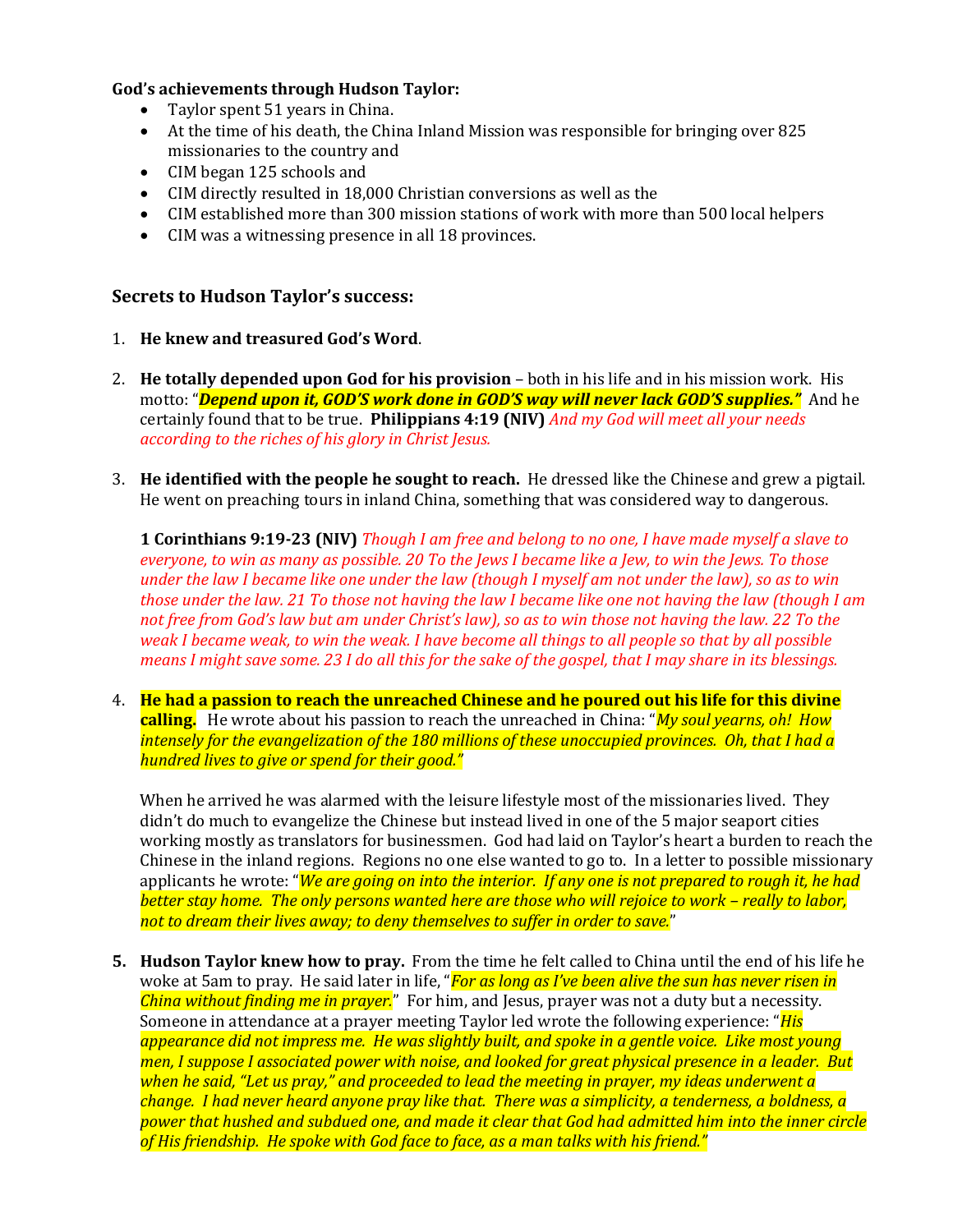## **Resources:**

Listen to John Piper's sermon entitled, "The Ministry of Hudson Taylor as Life in Christ – Desiring God 2014 Conference for Pastors.

Hudson Taylor's Spiritual Secret